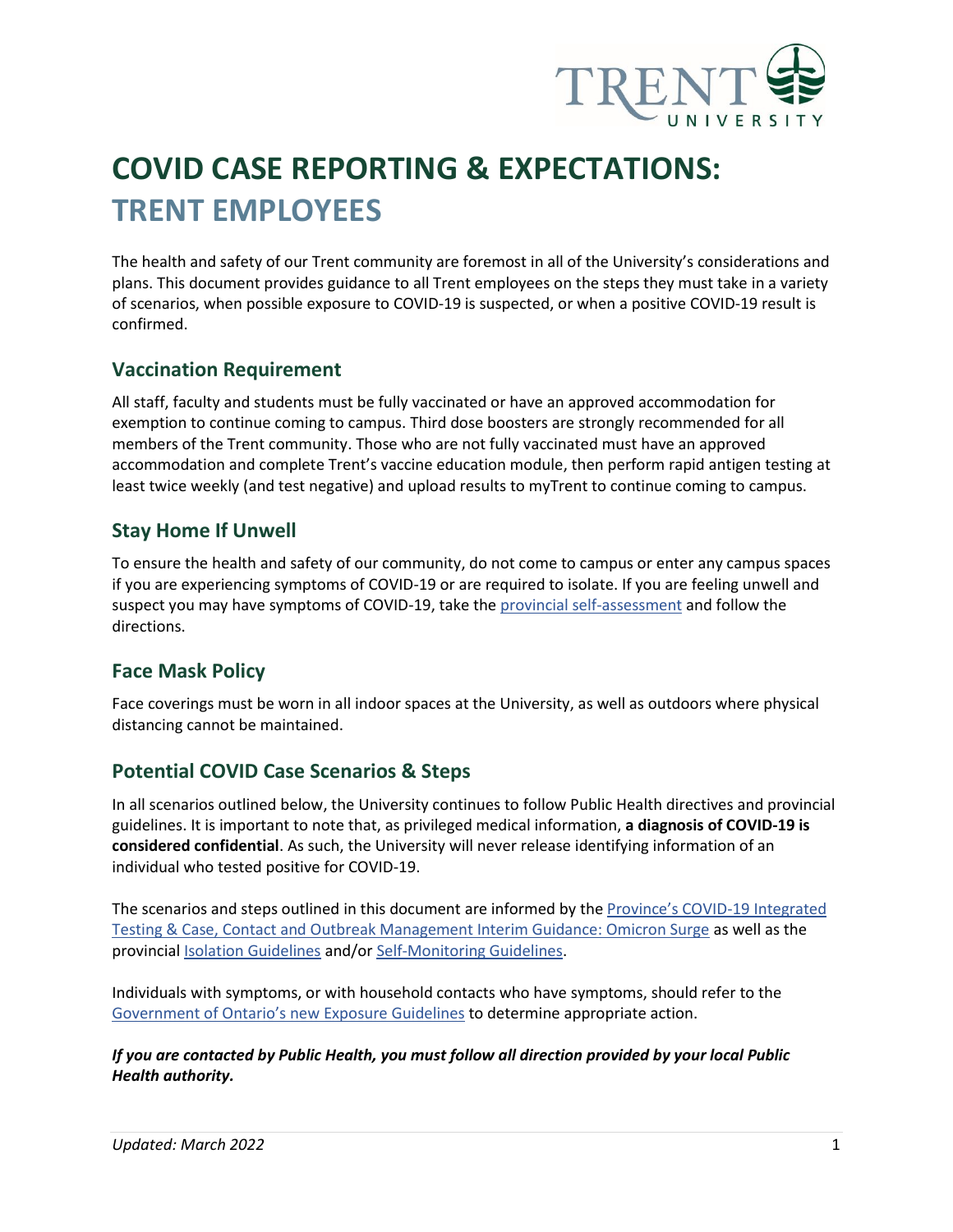#### **Scenario #1: I have** *not* **been to campus within the past 48 hours and I'm displaying symptoms of, or have tested positive, for COVID-19.**

- Complete and follow the direction provided by th[e provincial self-assessment tool](https://covid-19.ontario.ca/self-assessment/) and Public Health.
- If told to stay home/self-isolate, do not come to campus until your isolation period is over.
- Advise your supervisor as soon as possible. Explore options to work remotely if you are feeling well enough to do so, or talk to HR or your supervisor/manager about options for sick leave. o

#### **Scenario #2: I** *have* **been on campus within the last 48 hours and I'm displaying symptoms of, or have tested positive, for COVID-19.**

- Complete and follow the direction provided by th[e provincial self-assessment tool](https://covid-19.ontario.ca/self-assessment/) and Public Health.
- Inform your supervisor; submit a [private self-declaration form](https://trentu.qualtrics.com/jfe/form/SV_bfHECbogFn8M0ex) to Human Resources. Your confidentiality will be maintained.
- Do not come to campus until you are able to end isolation, as outlined b[y Public Health](https://covid-19.ontario.ca/exposed?utm_source=mobile-app-organic&utm_medium=referral&utm_campaign=covid-alert-mobile-app-english&utm_content=covidalertapppage-text#step-one:-confirm-if-you-need-to-isolate)  [guidelines.](https://covid-19.ontario.ca/exposed?utm_source=mobile-app-organic&utm_medium=referral&utm_campaign=covid-alert-mobile-app-english&utm_content=covidalertapppage-text#step-one:-confirm-if-you-need-to-isolate)
- Explore options to work remotely if you are feeling well enough to do so, or talk to HR or your supervisor/manager about options for sick leave.
- The area where you work may be temporarily restricted for cleaning and sanitization, and any colleagues who may be determined to be at an elevated risk may be informed of a potential exposure in the workplace and asked to self-monitor.
- If you have accessed the Trent Athletics Centre notify [ACcovidcontact@trentu.ca.](mailto:ACcovidcontact@trentu.ca)

#### **Scenario #3: I have bee[n exposed to someone with symptoms of COVID-19](https://www.health.gov.on.ca/en/pro/programs/publichealth/coronavirus/docs/2019_reference_doc_symptoms.pdf) or who has received a positive test result.**

- Complete and follow the direction provided by th[e provincial self-assessment tool](https://covid-19.ontario.ca/self-assessment/) and Public Health.
- Do not come to campus if told to isolate.
- If told to stay home, inform your supervisor and follow [public health guidelines.](https://covid-19.ontario.ca/exposed?utm_source=mobile-app-organic&utm_medium=referral&utm_campaign=covid-alert-mobile-app-english&utm_content=covidalertapppage-text#exposed)
- For 10 days after the exposure, be sure to self-monitor for symptoms, wear a mask whenever possible and avoid activities where mask removal would be necessary, do not visit someone or go to work in a highest risk environment.

#### **Scenario #4: I have learned that a colleague in my work area has gone home sick with [symptoms](https://www.health.gov.on.ca/en/pro/programs/publichealth/coronavirus/docs/2019_reference_doc_symptoms.pdf)  [consistent with COVID-19,](https://www.health.gov.on.ca/en/pro/programs/publichealth/coronavirus/docs/2019_reference_doc_symptoms.pdf) or has tested positive.**

- Managers will alert teams about potential COVID-19 exposures in the workplace.
- For 10 days after the exposure, be sure to self-monitor for symptoms, wear a mask whenever possible and avoid activities where mask removal would be necessary, do not visit someone or go to work in a highest risk environment.
- Your manager may advise if the area where you and your colleague work should be temporarily restricted for enhanced cleaning and sanitization.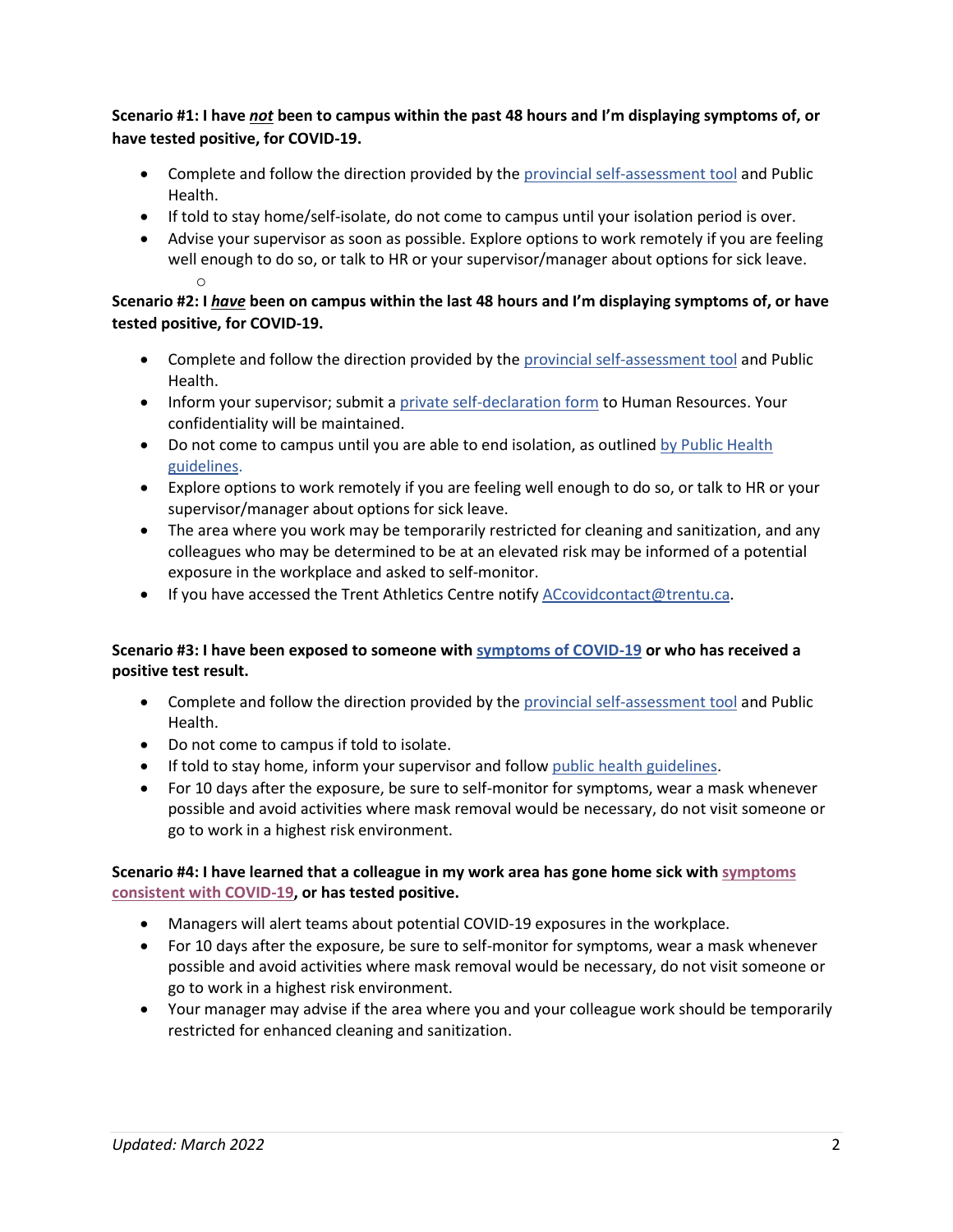**Scenario #5: I am teaching an in-person course on campus and a student in my class, lab or seminar has informed me they are symptomatic and /or have tested positive for COVID-19.**

- Contact [healthandsafety@trentu.ca](mailto:healthandsafety@trentu.ca.) for advice about how to proceed. Confidentially must be considered and maintained.
	- Students with in-person classes who have tested positive (rapid antigen test or PCR) can complete the [COVID-19 Testing Self-reporting form.](https://trentu.qualtrics.com/jfe/form/SV_brWed33fEjWqtUy) The University may use the information to notify the class of a potential exposure to COVID-19. All individuals' privacy will be protected.
- Prioritizing the health and safety of our communities, and following the [University's policy on](https://www.trentu.ca/governance/sites/trentu.ca.governance/files/documents/Policy%20on%20Student%20Absenteeism,%20Missed%20Tests%20and%20Examinations%20(2021-04-20).pdf)  [student absenteeism, missed tests and examinations:](https://www.trentu.ca/governance/sites/trentu.ca.governance/files/documents/Policy%20on%20Student%20Absenteeism,%20Missed%20Tests%20and%20Examinations%20(2021-04-20).pdf)
	- Students are responsible for contacting their instructors if they will miss a class, particularly if they miss an assignment/test/midterm/exam.
	- If a student misses a class, lab or seminar where no evaluation is scheduled, instructors may advise students to request notes from a fellow student or through a course note taker, if there is one. The instructor is not expected to make notes or recording of class (if in-person) available to the student, but you may do so if you wish.
	- If a student is missing an assignment/test/midterm/exam (or other evaluation piece of the course that has an impact on final grades), instructors are encouraged to be flexible and work with students to offer an alternative or option to make up the grade.
- If a student is experiencing difficulties outside and need support that extends beyond the course, have them reach out to Student Affair[s studentaffairs@trentu.ca.](mailto:studentaffairs@trentu.ca)

#### **Scenario #6: I was contacted by the University to inform me that I may have been exposed to COVID-19.**

- Follow direction from the University and all [public health guidelines.](https://covid-19.ontario.ca/exposed?utm_source=mobile-app-organic&utm_medium=referral&utm_campaign=covid-alert-mobile-app-english&utm_content=covidalertapppage-text#exposed)
- For 10 days after the exposure, be sure to self-monitor for symptoms, wear a mask whenever possible and avoid activities where mask removal would be necessary, do not visit someone or go to work in a highest risk environment

#### **Scenario #7: I live with someone who is required to self-isolate (stay home) due to having symptoms of COVID-19 or testing positive for COVID-19.**

- Complete and follow the direction provided by th[e provincial self-assessment tool](https://covid-19.ontario.ca/self-assessment/) and Public Health.
- If told to stay home/self-isolate, do not come to campus until your isolation period is over.
- You do not need to self-isolate if you:
	- Previously tested positive for COVID-19 in the past 90 days;
		- Are 18+ and have received your booster dose;
		- Are under 18 and are fully vaccinated.
		- If none of the above apply to you, you must self-isolate. Follow all [Public Health](https://covid-19.ontario.ca/exposed?utm_source=mobile-app-organic&utm_medium=referral&utm_campaign=covid-alert-mobile-app-english&utm_content=covidalertapppage-text#exposed)  [measures.](https://covid-19.ontario.ca/exposed?utm_source=mobile-app-organic&utm_medium=referral&utm_campaign=covid-alert-mobile-app-english&utm_content=covidalertapppage-text#exposed)

#### **Scenario #8: I have travelled outside of Canada in the last 14 days. Can I come to campus?**

Consult the latest advice from the [Government of Canada](https://travel.gc.ca/travel-covid/travel-restrictions/isolation) as it relates to quarantine. Border services will provide clear direction upon reentry based on your country of travel, vaccination status, and current